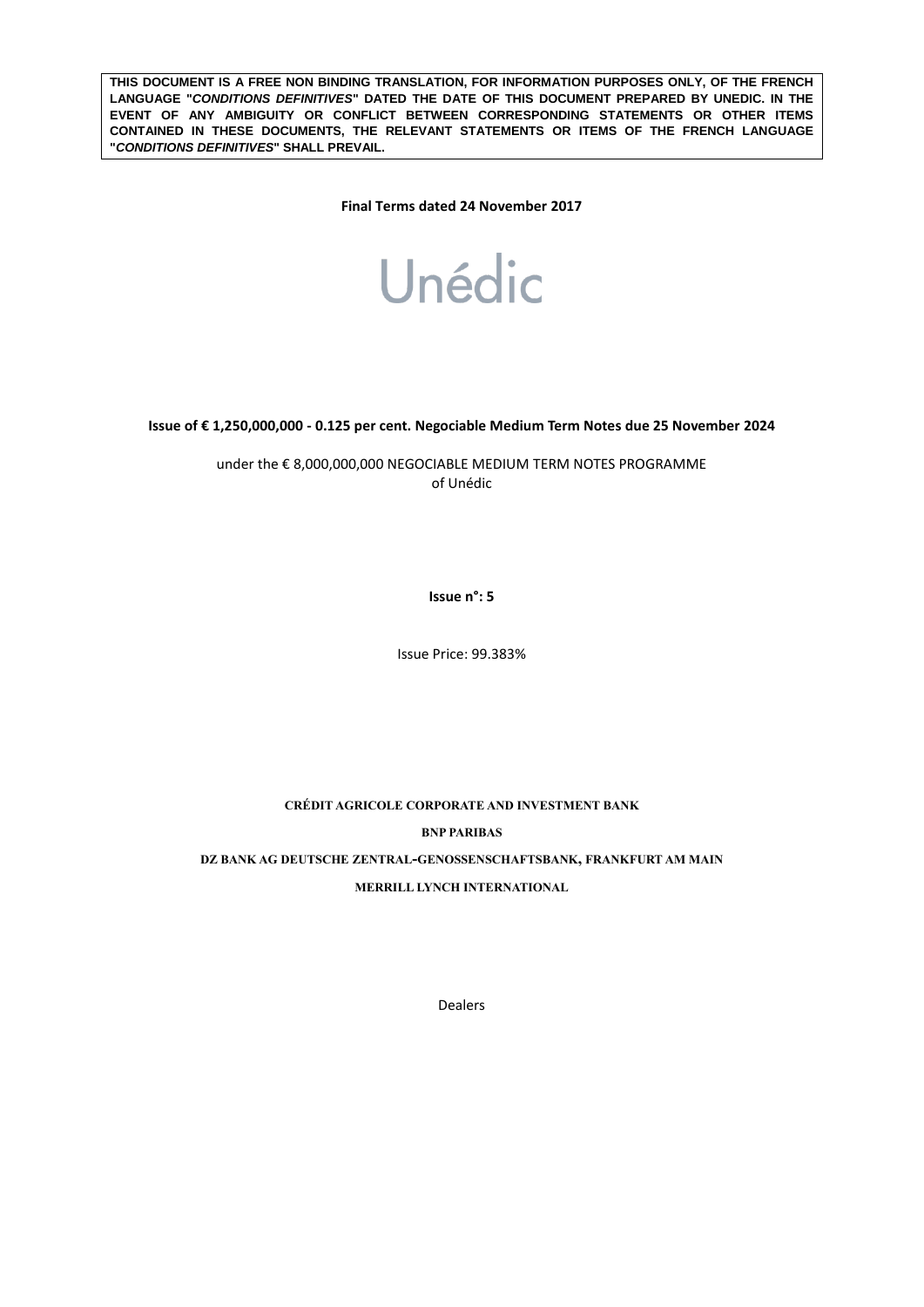#### **PARTIE A – CONTRACTUAL TERMS**

Terms used herein shall be deemed to be defined as such for the purposes of the Terms and Conditions set forth in the Base Prospectus dated 29 September 2017 (which received on that date the visa of the *Autorité des marchés financiers* number 17-522) which constitutes a base prospectus for the purposes of the Directive 2003/71/EC of the European Parliament and of the Council of 4 November 2003, as amended (which includes the amendments made by Directive 2010/73/EU of the European Parliament and of the Council of 24 November 2010, to the extent that such amendments have been implemented in a Member State of the European Economic Area) (the "**Prospectus Directive**").

This document constitutes the Final Terms relating to the issue of the Notes described hereafter for the purposes of Article 5.4 of the Prospectus Directive 2003/71/EC and contains the definitive terms of the Notes. These Final Terms supplement the Base Prospectus dated 29 September 2017 relating to the Programme and must be read in conjunction therewith.

The Final Terms and the Base Prospectus are available for viewing on the websites of (a) the *Autorité des marchés financiers* (www.amf-france.org) and (b) the Issuer (www.unedic.org), and during normal business hours at the registered office of the Issuer and at the specified office of the Paying Agent where copies may be obtained.

| 1.  | Issuer:                                       | Unédic                                                   |  |  |
|-----|-----------------------------------------------|----------------------------------------------------------|--|--|
| 2.  | Issue n° :                                    | 5                                                        |  |  |
| 3.  | <b>Specified Currency(ies):</b>               | Euro $(\epsilon)$                                        |  |  |
| 4.  | <b>Aggregate Nominal Amount:</b>              | € 1,250,000,000                                          |  |  |
| 5.  | Issue proceeds:                               |                                                          |  |  |
|     | (i)<br>Gross issue proceeds:                  | € 1,242,287,500                                          |  |  |
|     | (i)<br>Estimated net issue proceeds:          | € 1,241,162,500                                          |  |  |
| 6.  | <b>Issue Price:</b>                           | 99.383 % of the Aggregate Nominal Amount                 |  |  |
| 7.  | <b>Denomination:</b>                          | € 200,000                                                |  |  |
| 8.  | <b>Number of Notes issued:</b>                | 6,250                                                    |  |  |
| 9.  | (i)<br><b>Issue Date:</b>                     | 28 November 2017                                         |  |  |
|     | (ii)<br><b>Interest Commencement Date:</b>    | 28 November 2017                                         |  |  |
| 10. | <b>Maturity Date:</b>                         | 25 November 2024                                         |  |  |
| 11. | <b>Interest Rate:</b>                         | Fixed rate of 0.125 % per annum                          |  |  |
| 12. | <b>Redemption/Payment Basis:</b>              | Redemption at par                                        |  |  |
| 13. | <b>Change of Redemption/Payment Basis:</b>    | Not Applicable                                           |  |  |
| 14. | Option:                                       | Not Applicable                                           |  |  |
| 15. | Date of authorisations for issuance of Notes: | Decision of the Board of directors dated 19<br>June 2017 |  |  |
| 16. | <b>Method of distribution:</b>                | Syndicated                                               |  |  |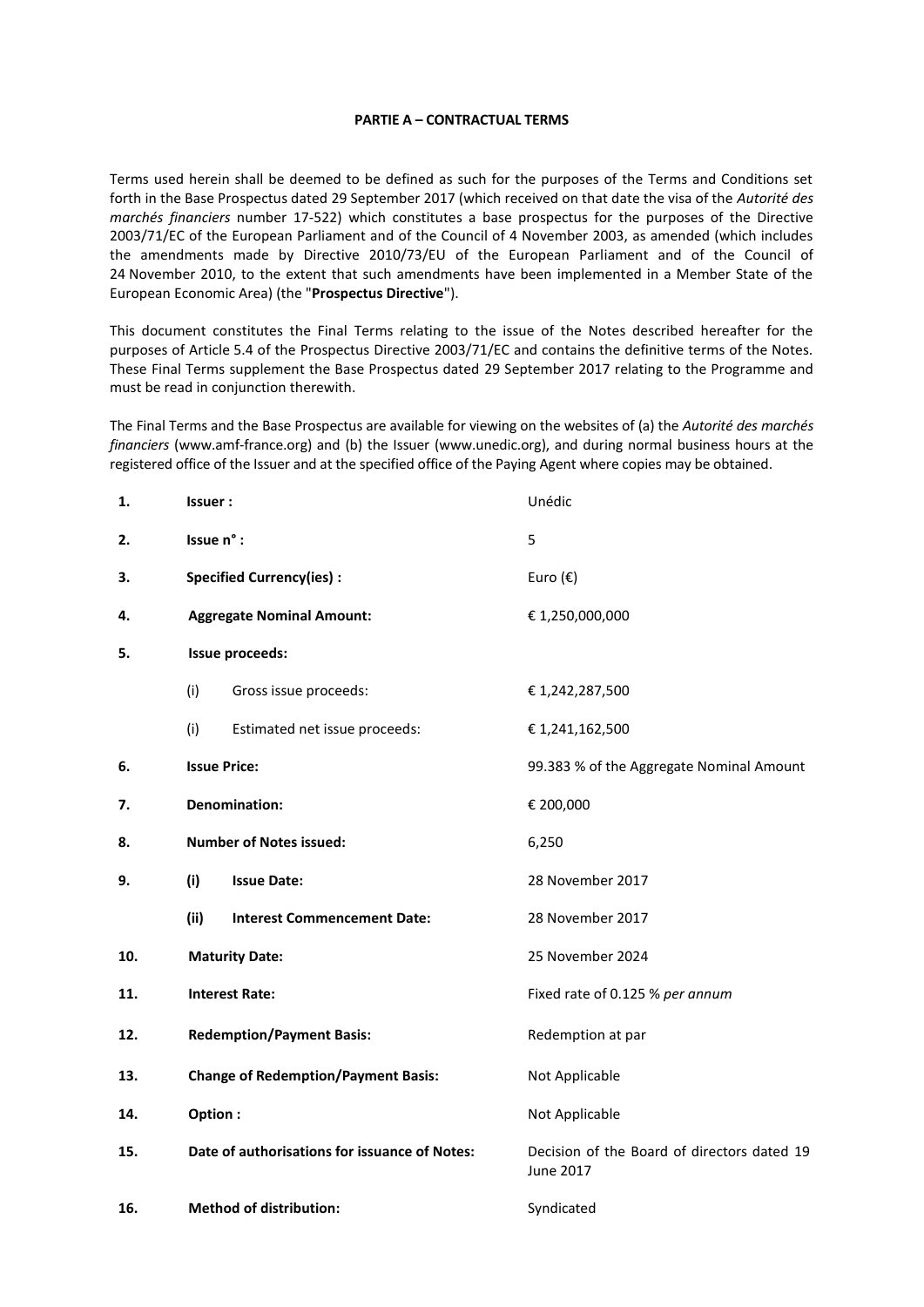## **PROVISIONS RELATING TO INTEREST PAYABLE**

| 17.                                      | <b>Fixed Rate Notes Provisions:</b> |                           |                                                                                                                                                                                                                                                                                                                       |  |  |
|------------------------------------------|-------------------------------------|---------------------------|-----------------------------------------------------------------------------------------------------------------------------------------------------------------------------------------------------------------------------------------------------------------------------------------------------------------------|--|--|
|                                          | (i)                                 | Rate of Interest:         | 0.125% per cent. <i>per annum</i> payable<br>annually in arrear                                                                                                                                                                                                                                                       |  |  |
|                                          | (ii)                                | Interest Payment Date(s): | 25 November in each year up to and<br>including the Maturity Date, commencing on<br>25 November 2018. There will be a short<br>first coupon in respect of the first Interest<br>Period, from and including the Interest<br>Commencement Date up to, but excluding,<br>25 November 2018 (the " Short First<br>Coupon") |  |  |
|                                          | (iii)                               | Fixed Interest Amount(s): | € 250 per € 200,000 in Denomination<br>excluding the Short First Coupon                                                                                                                                                                                                                                               |  |  |
|                                          | (iv)                                | Broken Amount(s):         | 247.945204<br>€<br>200,000<br>per $\epsilon$<br>in.<br>Denomination in respect of the Short First<br>Coupon                                                                                                                                                                                                           |  |  |
|                                          | (vi)                                | Determination Date(s):    | 25 November in each year                                                                                                                                                                                                                                                                                              |  |  |
| <b>PROVISIONS RELATING TO REDEMPTION</b> |                                     |                           |                                                                                                                                                                                                                                                                                                                       |  |  |
| 18.                                      | <b>Call Option:</b>                 |                           | Not Applicable                                                                                                                                                                                                                                                                                                        |  |  |

| 19. | <b>Final Redemption Amount of each Note:</b> |              | € 200,000 per Note of € 200,000 |  |  |  |  |  |
|-----|----------------------------------------------|--------------|---------------------------------|--|--|--|--|--|
|     |                                              | Denomination |                                 |  |  |  |  |  |

# **20. Early Redemption Amount:**

- (i) Early Redemption Amount(s) of each Note As specified in Article 5.10.1 of the Base payable on redemption for taxation reasons or other early redemption and/or the method of calculating the same and/or any other terms (if required or if different from that set out in the Conditions): Prospectus
- (ii) Redemption for taxation reasons at a date No different from Interest Payment Dates

#### **PURPOSE OF FINAL TERMS**

These Final Terms comprise the final terms required for admission to trading on Euronext Paris of the Notes described herein pursuant to the Euro 8,000,000,000 Negotiable Medium Term Notes (*Titres Négociables à Moyen Terme*) Programme of Unédic.

# **RESPONSIBILITY**

The Issuer accepts responsibility for the information contained in these Final Terms. Signed on behalf of Unédic:

By : Par : M. Vincent DESTIVAL, Directeur Général

Duly authorised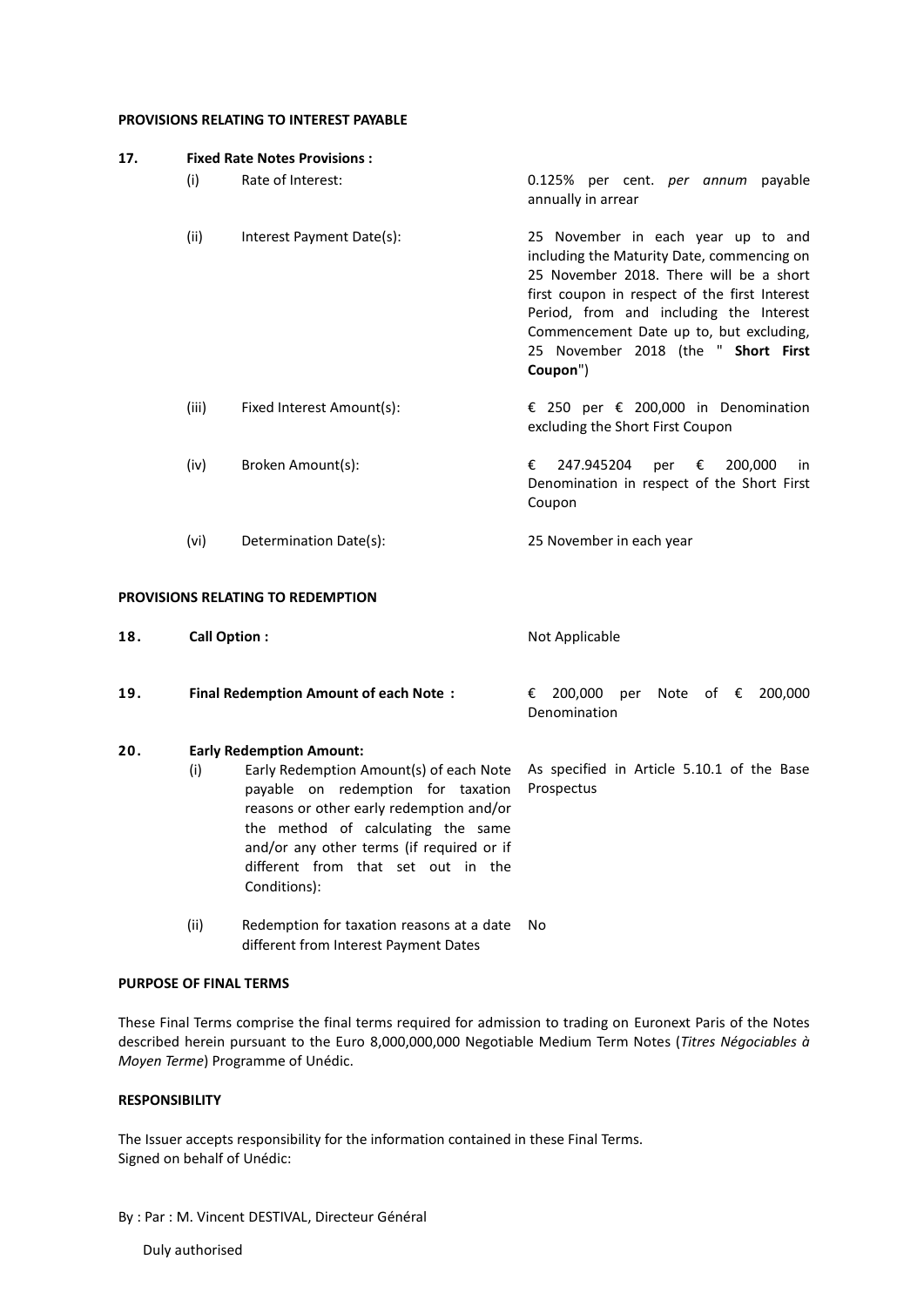# **PARTIE B – OTHER INFORMATION**

# **1. ADMISSION TO TRADING:**

**2. RATINGS**

**6.** 

| (i)            | Admission to trading:                                          | Application has been made by the Issuer (or on<br>its behalf) for the Notes to be admitted to<br>trading on Euronext Paris with effect from 28<br>November 2017. |
|----------------|----------------------------------------------------------------|------------------------------------------------------------------------------------------------------------------------------------------------------------------|
| (ii)           | Estimate of total expenses related to<br>admission to trading: | € 10,700 (€ 5,700 to Euronext and € 5,000 to the<br>AMF)                                                                                                         |
| <b>RATINGS</b> |                                                                |                                                                                                                                                                  |
| Ratings:       |                                                                | The Notes to be issued are expected to be rated                                                                                                                  |

by Moody's Investors Service Limited and Fitch France S.A.S as follows :

Moody's : Aa2

Fitch : AA

## **4. INTERESTS OF NATURAL AND LEGAL PERSONS INVOLVED IN THE ISSUE**

Save as discussed in "Subscription and Sale" of the Base Prospectus, so far as the Issuer is aware, no person involved in the offer of the Notes has an interest material to the offer.

## **5. REASONS FOR THE OFFER**

| Reasons for the offer: | See "Use of Proceeds" section in the Base<br>Prospectus                                                                   |
|------------------------|---------------------------------------------------------------------------------------------------------------------------|
| <b>YIELD</b>           |                                                                                                                           |
| Yield :                | 0.214%                                                                                                                    |
|                        | The yield is calculated at the Issue Date on the<br>basis of the Issue Price. It is not an indication of<br>future yield. |

#### **9. OPERATIONAL INFORMATION**

| ISIN Code:     | FR0124665995                                  |
|----------------|-----------------------------------------------|
| Common Code:   | 172587674                                     |
| Depositaries : | Euroclear France to act as Central Depositary |

Any clearing system(s) other than Euroclear Bank S.A./N.V. and Clearstream Banking, société anonyme and the relevant Not Applicableidentification number(s):